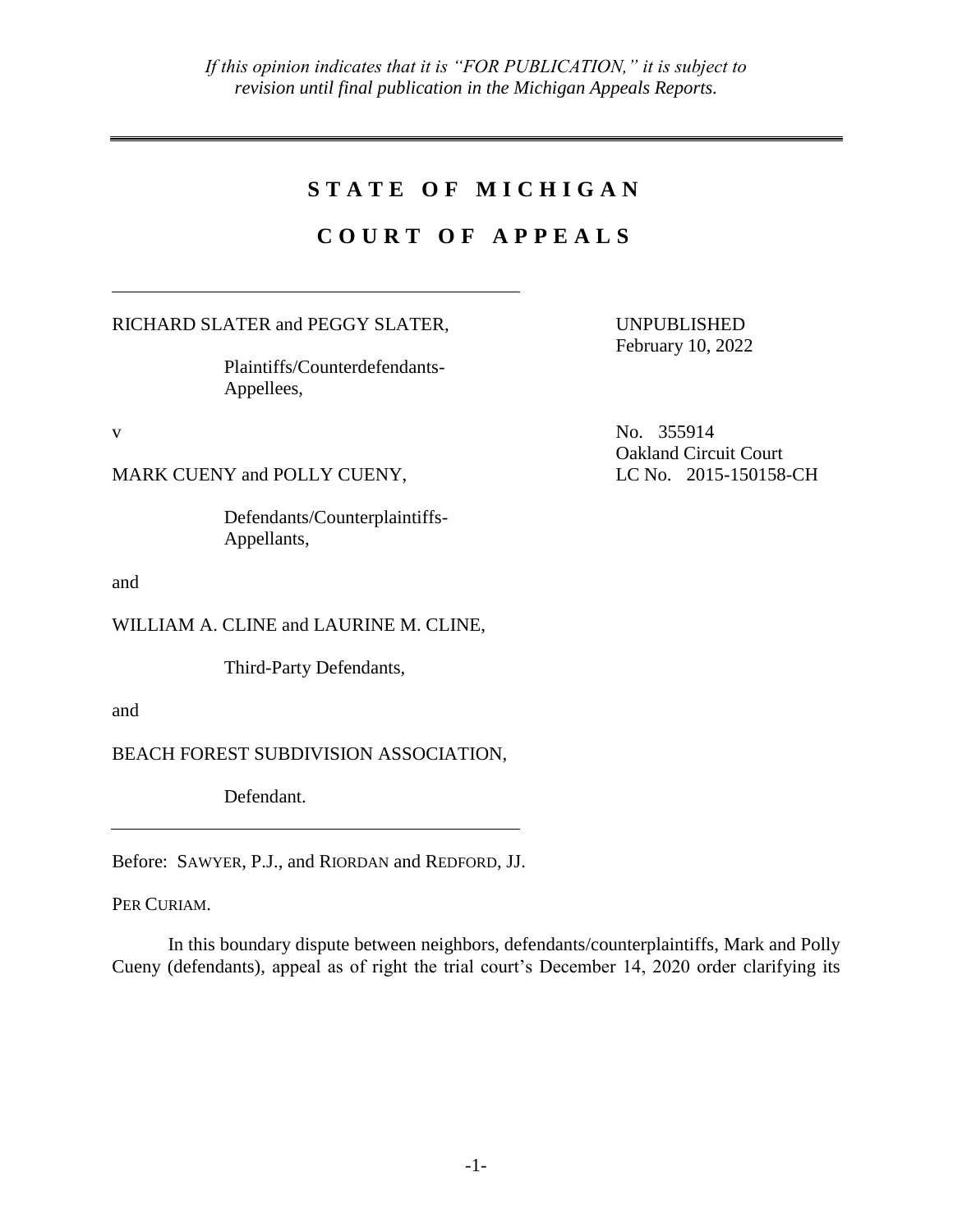judgment respecting the boundary line between their property and plaintiffs/counterdefendants, Richard and Peggy Slater (plaintiffs). We affirm. $<sup>1</sup>$ </sup>

## I. FACTUAL AND PROCEDURAL BACKGROUND

This is the second appeal in this case.<sup>2</sup> Plaintiffs lived next door to third-party defendants ("the Clines") for nearly 20 years. During that time, plaintiffs installed certain landscaping features along what they believed to be the boundary between the properties. The Clines never objected to the landscaping. Soon after defendants bought the Cline property in 2015, they complained that plaintiffs' landscaping infringed on their property, which prompted plaintiffs to file suit for adverse possession, acquiescence, and trespass, which in turn prompted defendants to file a countercomplaint against plaintiffs asserting the same claims and for quiet title. The trial court conducted a site visit and a bench trial after which it granted judgment in favor of plaintiffs, holding that they had established title to disputed property along the boundary line by acquiescence.

The trial court's judgment stated the trial court's findings of fact and conclusions of law and ordered among other things the following:

> • The Slaters established by a preponderance of the evidence their claim for **acquiescence (Complaint at Count II)** such that this Court finds that the parties recognized and treated the black line on the Plot Plans (Slaters' *Exhibits 2* and *16*) as the boundary line between their residences. . . . As such, a judgment in favor of the Slaters is appropriate as to this cause of action.

> > \* \* \*

 Both parties shall file an amended deed to their respective properties that reflects the new boundary line as reflected by the black line on the Plot Plans (Slaters' *Exhibits 2* and *16*).

The "Plot Plans (Slaters' *Exhibits 2* and *16*)" referred to surveyor drawings prepared in 1995 that depicted Lots 221 and 222 of the Beach Forest Subdivision in Troy, Michigan, respectively the plaintiffs' and defendants' properties.<sup>3</sup> Testimony indicated that plaintiffs and Laurine Cline treated the straight boundary line shown on the Plot Plan drawings as the boundary

 $\overline{a}$ 

<sup>&</sup>lt;sup>1</sup> In their appellee brief, plaintiffs argue that defendants are not entitled to appeal as of right. Rather than addressthis question, we treat defendants' claim of appeal as an application for leave to appeal granted. See *Rains v Rains*, 301 Mich App 313, 320 n 2; 836 NW2d 709 (2013); *In re Morton*, 258 Mich App 507, 508 n 2; 671 NW2d 570 (2003).

 $2$  In the first appeal, this Court summarized the underlying facts and we incorporate that description herein by reference. *Slater v Cueny*, unpublished per curiam opinion of the Court of Appeals, issued June 18, 2020 (Docket No. 347223) (*Slater I*).

 $3$  The record reflects that these plans were also referred to as the Fenn Plot Plans. This opinion will generally refer to the drawings in Plaintiffs' Trial Exhibits 2 and 16 as the Plot Plan drawings.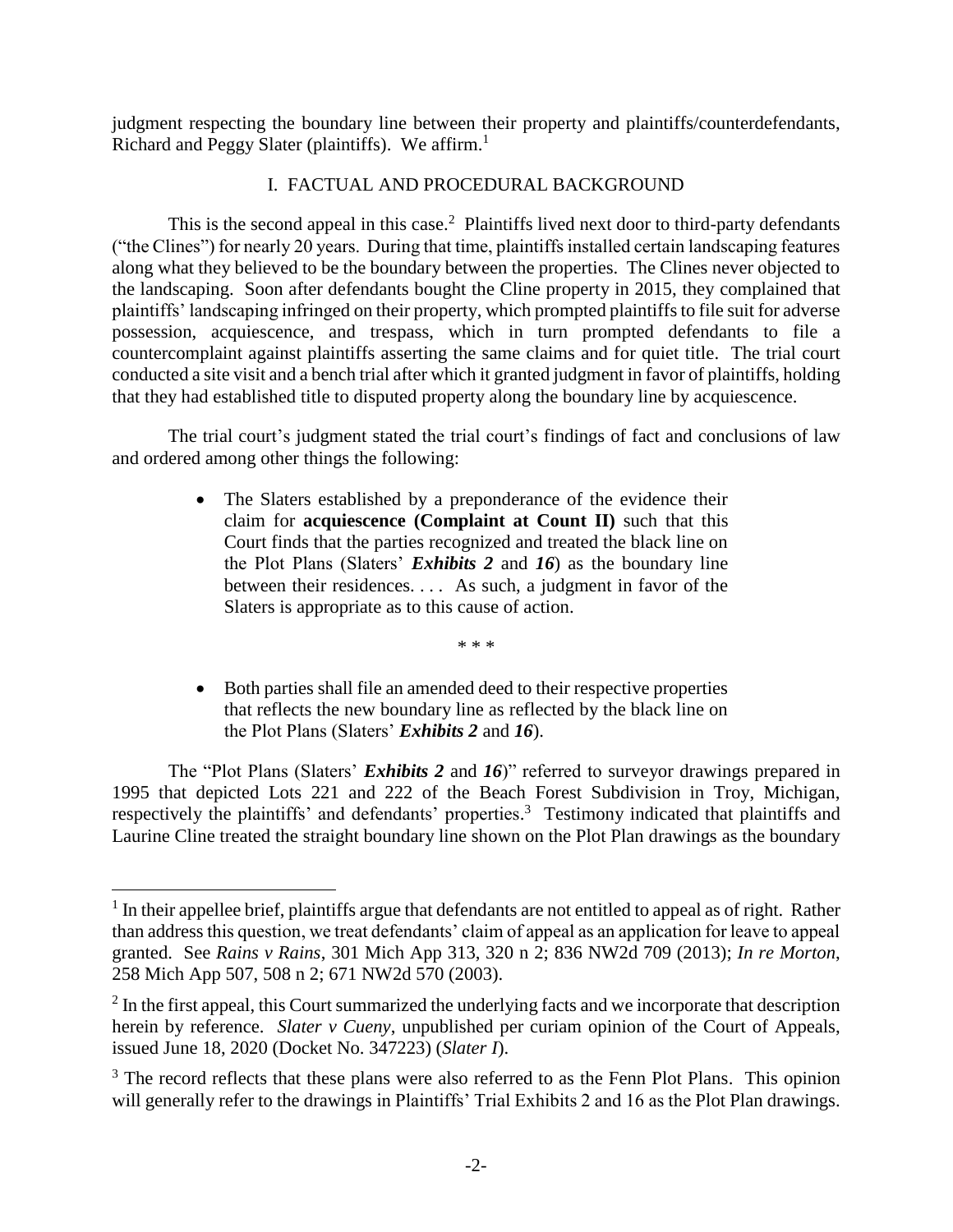between their properties, though testimony also indicated that the Plot Plan drawings did not depict landmarks on the property—like manhole covers and houses—as actually built. Rather the Plot Plans depicted planned versions that later changed slightly in location or design. Richard Slater's testimony indicated that he believed that plaintiffs' landscaping existed on plaintiffs' side of the Plot Plan boundary line.

In a portion of the trial court's judgment, the court adopted plaintiffs' proposed findings of fact which included plaintiffs' description of the boundary that plaintiffs and the Clines had recognized:

Both the Clines and Slaters treated and recognized as the boundary between their houses, a line between the two electrical boxes in the front yard by the sidewalk . . . back along the black diamond border of the bed containing the burning bushes to a space in the back corner approximately five (5) feet south (towards the Clines' Property) of the manhole cover in the backyard . . . .

After entry of the trial court's judgment, the parties continued disputing where the new boundary between the properties should run for purposes of their respective uses of the properties and definitions of the legal descriptions of their properties. Defendants took the position that the Plot Plan boundary represented the original legal boundary between the properties—meaning plaintiffs had not actually gained any land by acquiescence. Plaintiffs believed that the new postjudgment boundary should follow the specific description in their proposed findings of fact, and that, in any event, the new boundary would run along the outer edge of plaintiffs' landscaping, since that constituted the basis of plaintiffs' acquiescence claim on which they prevailed.

Neither party moved for clarification, modification, or relief from judgment, or appealed the trial court's judgment. Plaintiffs commissioned a survey to follow the specific line described in plaintiffs' findings of facts—though in fact plaintiffs appear to have exercised some discretion in directing the surveyor where the line would run. In ruling on plaintiffs' motion to enforce the judgment and find defendants in contempt, the trial court orally stated that plaintiffs' survey (which depicted a "poly line" boundary made up of five line segments oriented in slightly different directions) did not comply with the trial court's judgment which referenced the single straight Plot Plan drawings boundary line. The trial court, however, cautioned defendants that plaintiffs had gained land by acquiescence, the consequence of which required that the boundary line could not simply remain the same.

After the parties continued disagreeing where the judgment's boundary line ran, defendants moved for enforcement of the judgment and requested that the trial court appoint an independent surveyor to determine the proper boundary line based upon the judgment. Defendants argued that the boundary line had to conform to the Plot Plan drawings. Defendants requested that, after the court-appointed surveyor defined the boundary line, if any party objected to that designation, the trial court hold an evidentiary hearing at which the parties' respective surveyors and the courtappointed surveyor testify, after which the trial court would "make a decision either to affirm the line or re-mark the line consistent with its instruction." Defendants asserted that the appointment of a court-appointed surveyor would be the only way to finally resolve the boundary dispute. Plaintiffs opposed the motion on the grounds that their surveyor defined the boundary line according to the judgment and his survey had been recorded as required by the court. They argued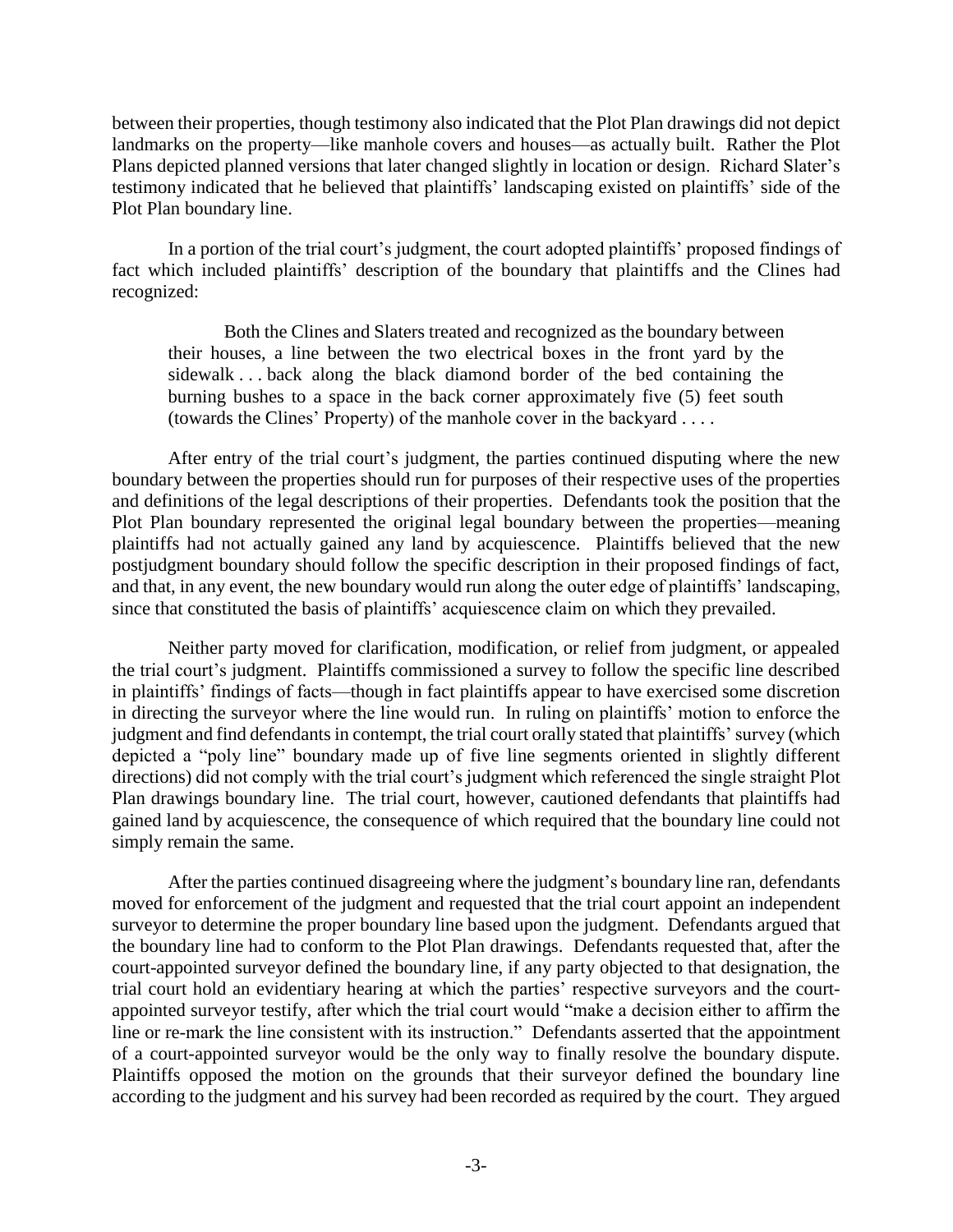that defendants sought to define the boundary line as the original property line and not the new boundary line set forth in the judgment. Plaintiffs stated that the trial court had opined in a previous hearing that "the line that was originally platted on this property changed by acquiescence."

The trial court held a hearing and at its conclusion appointed a special master who hired a surveyor. This surveyor created a survey that attempted to follow the specific property line description from plaintiffs' proposed findings of fact as adopted by the trial court in its judgment. The survey depicted a boundary between the properties composed of two connected line segments, one of which slightly angled to show a new boundary line featuring the land gained by acquiescence by plaintiffs according to the judgment and divergent from the straight lot line as originally platted.

In his letter reporting his recommendation, the special master explained to the parties and the trial court that this boundary line "took into account Exhibits 2 and 16, but was guided ultimately by the Judgment." The special master explained further:

This is the only appropriate approach. It is mandated by the Judgment.

It has been suggested that the "black line" was the intended boundary of the Court. For the reasons stated above, the Special Master does not agree. The black line was a starting point from which the new boundary line was to be "reflected." See Judgment, page 7, final bullet point. That is the only way to read the Judgment as a consistent whole.

At a status conference held after the parties and trial court were informed of the special master's recommendation, defendants argued that the special master's boundary line did not match the Plot Plan boundary. The trial court responded that the special master's boundary line was "not a modification and . . . not a change." Defendants argued that the special master's boundary line curved, unlike the boundary line on the Plot Plan. The trial court responded:

My original opinion in this case and order and judgment found consistent with the Plaintiffs' argument in this case, and I found based on the record that there had been acquiescence in the change of the boundary lines over a period of time based on the record that was established.... [T]herefore, my judgment in determining the issues in this case determined that the line was consistent basically with what the Plaintiffs' position was.

The trial court further chided defendants for arguing for the first time after the judgment's entry that implementing the Plot Plan boundary line would result in no change in the legal boundary line. The trial court issued a written order adopting the special master's proposed boundary.

Defendants appealed to this Court arguing that the special master's boundary line lacked consistency with the trial court's judgment. This Court agreed with defendants and found that the trial court sua sponte modified the judgment by approving a "curved" boundary line after its April 24, 2017 judgment defined a specific straight-line boundary between the properties. *Slater I*, unpub op at 3. This Court ruled that the trial court lacked authority under MCR 2.612 to so modify the judgment with "substantive, rather than clerical" changes when "no motion under MCR 2.612 or appeal was filed." *Id.* This Court also held that defendants' procedural due-process rights were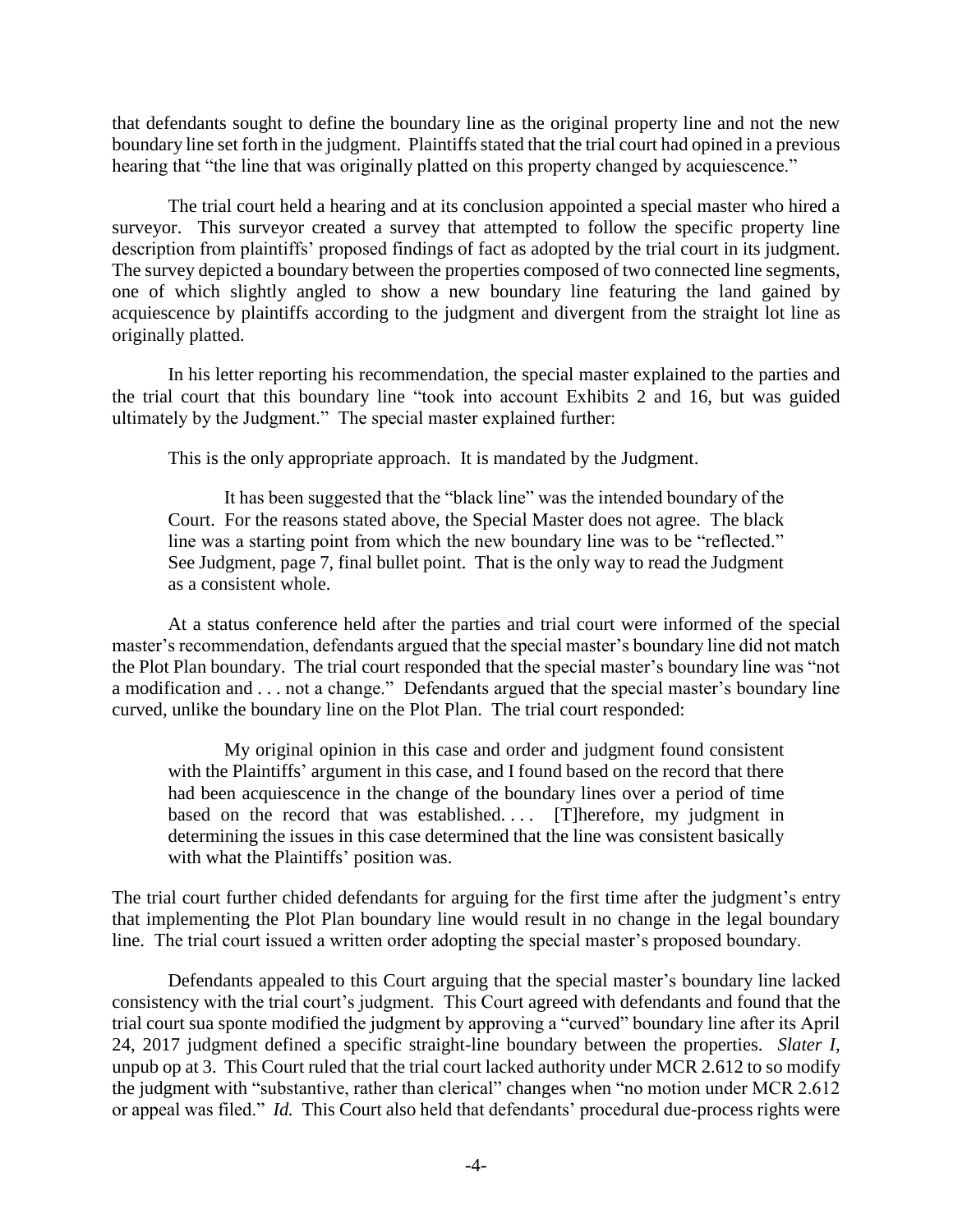violated because they were not given proper notice that the judgment might be modified or an opportunity for rehearing.<sup>4</sup> *Id.* at 4. This Court explained that a "court may sua sponte consider an issue, but it must then give a party an opportunity for a rehearing." *Id.* Accordingly, this Court vacated the previous order of the trial court and remanded for proceedings consistent with its opinion.

On remand, the trial court held a status conference at which it ordered the parties to file briefs respecting their position regarding the adoption of the special master's recommendation. Each party did so. Plaintiffs requested that the trial court adopt the special master's recommendation and court-appointed surveyor's depiction of the boundary line as consistent with the court's judgment. Alternatively, because on appeal this Court took issue with the form of the surveyor's depiction of the boundary line, i.e., that it was not straight as specified in the judgment, plaintiffs asked the trial court to slightly revise the survey to establish a straight-line boundary between the properties using the surveyed endpoints. Plaintiffs argued that the trial court should reject defendants' position because they sought revision of the court's judgment that plaintiffs acquired title to a portion of defendants' property by acquiescence. Plaintiffs contended that Exhibits 2 and 16 referenced in the judgment depicted the property lines as originally platted but not the new boundary line defined by the acquiescence ruling. In other words, plaintiffs argued that the new line could not be the old line as defendants argued. Defendants countered that the judgment referenced plaintiffs' Exhibits 2 and 16's straight black lines as the boundary line and the court could not modify that judgment because they contended that this Court ruled that the trial court had to enforce its judgment exactly as written. Defendants asserted that plaintiffs took the position throughout the previous proceedings that the Plot Plan drawings defined the boundary line and that they could not take a different position years after the judgment which would modify the boundary line established by the judgment. Defendants contended that the court had to enforce the judgment as written which their survey depicted.

The trial court held a hearing at the conclusion of which it again adopted the special master's proposed boundary line as defined by the court-appointed surveyor. The trial court explained in its written order the following:

> The Judgment from the bench trial clearly found that the Slaters established by a preponderance of the evidence that [sic] their claim for acquiescence . . . such that this Court found that the parties recognized and treated the black line on the Plot Plans (Slaters' Trial *Exhibits 2* and *16*) as the boundary line between their residences.

> The Judgment necessitated a change to the boundary line between the two properties.

 $\overline{a}$ 

<sup>&</sup>lt;sup>4</sup> On remand, defendants were afforded notice and a rehearing, and do not raise a due-process issue in this appeal.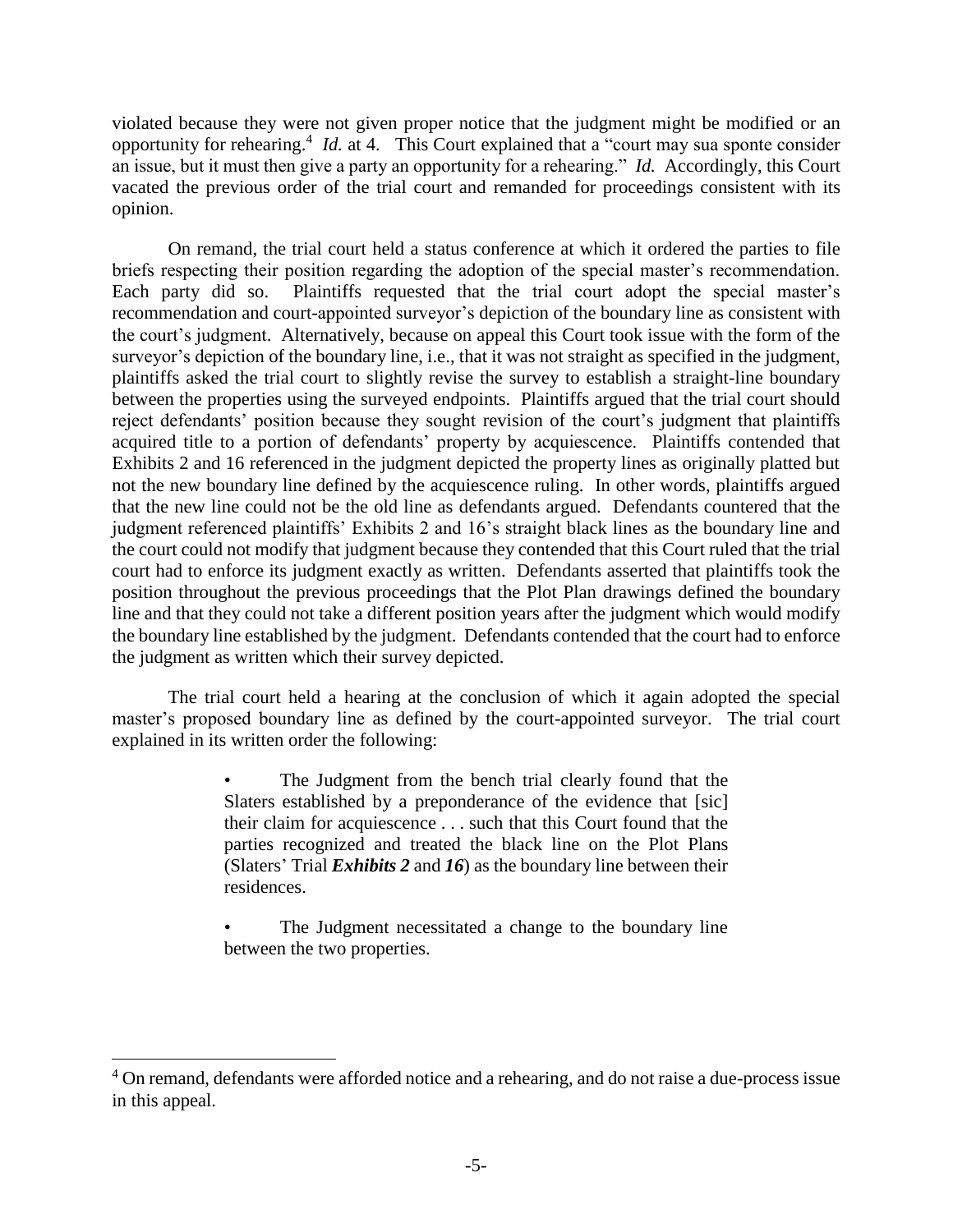This Court conducted a site visit during [sic] of the disputed property and it found that bushes and other landscape [sic] existed along the property line.

This Court's intent in the Judgment was to recognize that bushes and other landscaping existed along the boundary line, which represented the encroachment and the acquiescence by the parties.

This Court finds that the boundary line recommended by [the Special Master] comports with the Judgment entered by this Court on April 24, 2017 and the Supplemental Letter entered April 27, 2017.

This Court adopts the Special Master's recommendation as to the physical placement of the property line between Lots 221 and 222 as well as the proposed legal descriptions of the properties . . . .

### II. STANDARDS OF REVIEW

"Whether a trial court followed an appellate court's ruling on remand is a question of law that this Court reviews de novo." *Schumacher v Dep't of Nat'l Resources*, 275 Mich App 121, 127; 737 NW2d 782 (2007). "Whether law of the case applies is a question of law subject to review de novo." *Ashker ex rel Estate of Ashker v Ford Motor Co*, 245 Mich App 9, 13; 627 NW2d 1 (2001).

### III. ANALYSIS

#### A. PROPRIETY OF RAISING AND DECIDING ISSUE SUA SPONTE

In this appeal, defendants argue that the trial court acted inconsistently with both the judgment and this Court's decision in *Slater I* by again inappropriately sua sponte amending its previous judgment. We disagree.

In *Slater I*, this Court first held that the trial court erred by substantively modifying its judgment by entering its October 25, 2018 order that changed the straight-line boundary into a curved boundary line, because, under MCR 2.612, to amend or modify the judgment required the filing of a motion, but no motion had been filed by either party. This Court also held in *Slater I* that, although a court may raise an issue sua sponte, if it does so, it must provide the parties an opportunity to be heard, but in this case the trial court deprived defendants of procedural due process by not giving them notice and rehearing to permit them to present their position respecting the issue the court raised sua sponte.

In this appeal, defendants first argue that the trial court again improperly raised the boundary line issue sua sponte and had no authority to do anything respecting the judgment. Defendants assert that the only matter pending on appeal concerned their motion to enforce the judgment. Defendants gloss over the fact that their pending motion did not merely request the enforcement of the judgment as written but also requested that the trial court appoint an independent surveyor to define the properties' boundary line pursuant to the judgment and that the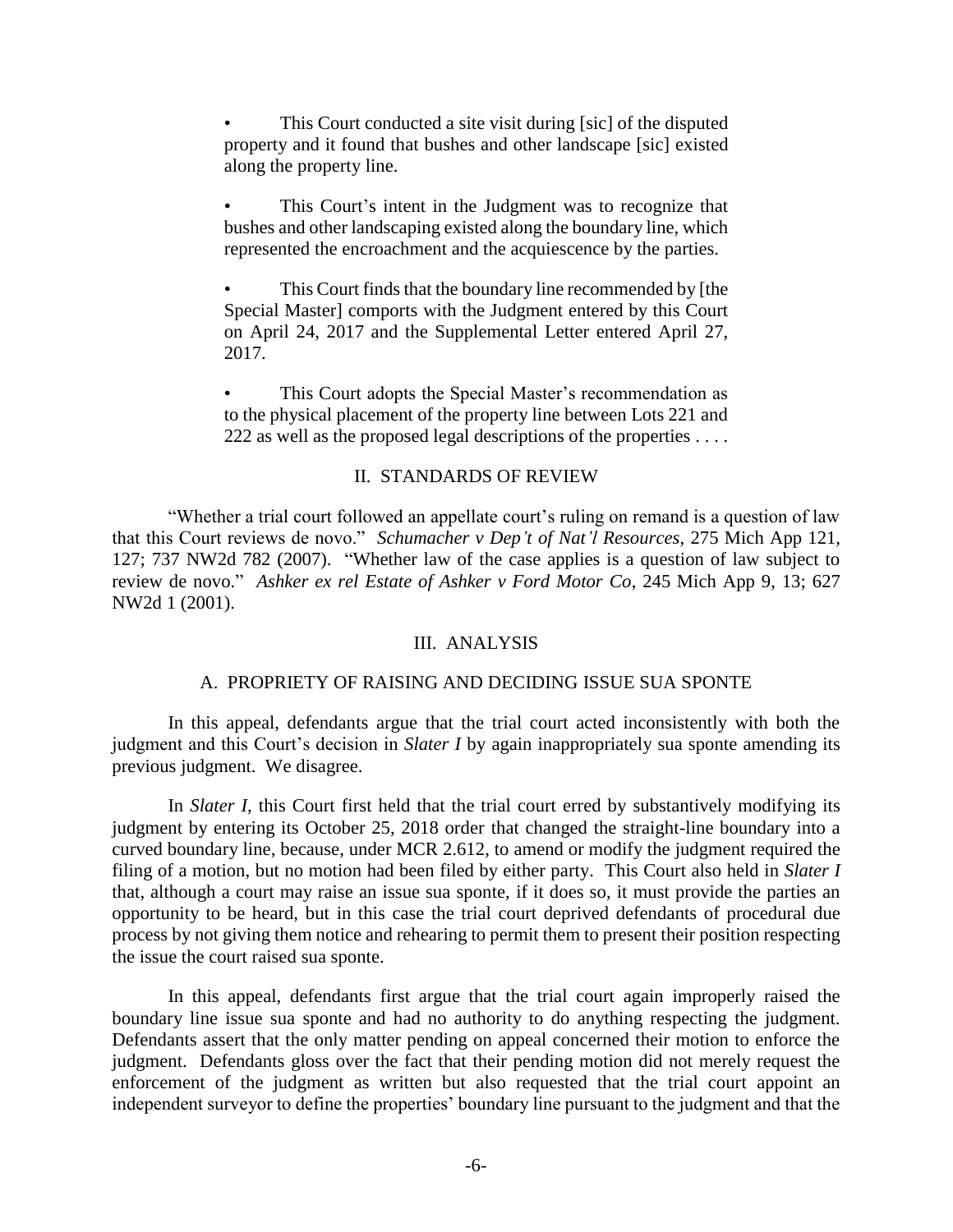trial court should specifically "*remark the line consistent with its instruction*." On remand, the trial court revisited the issue raised by defendants regarding resolving the boundary dispute and the parties' disagreement as to the meaning of the judgment.

In the first instance, as this Court made clear in *Slater I*, the trial court had authority to raise an issue sua sponte, but to do so, it had the obligation to provide the parties procedural due process by affording them notice and opportunity to be heard on the matter before deciding it. The trial court failed to do so. Under Michigan law, when a trial court raises an issue sua sponte and decides a matter on that basis without giving the party a chance to present countering arguments or evidence, a party does not receive a meaningful opportunity to be heard. *Al-Maliki v LaGrant*, 286 Mich App 483, 488-489; 781 NW2d 853 (2009). An initial failure to provide due process, however, may be rectified by a later opportunity for the party to be heard. "Where a court considers an issue sua sponte, due process can be satisfied by affording a party an opportunity for rehearing." *Id*. at 485-486; see also *Great Lakes Div of Nat'l Steel Corp v City of Ecorse*, 227 Mich App 379, 406; 576 NW2d 667 (1998).

In this case, after the previous trial court order was vacated, on remand, the trial court revisited the boundary line issue sua sponte. This time, however, the trial court notified the parties of its decision and gave them the opportunity to brief the issue and ordered a hearing on the matter. The parties briefed the issue regarding whether the trial court should adopt the special master's recommendation and the court-appointed surveyor's definition of the adjacent properties' boundary line. The record reflects that the trial court considered carefully the parties' respective positions and heard their arguments before deciding to adopt the special master's recommendation and the court-appointed surveyor's designation of the boundary line to comport with the judgment.

Defendants argue that their motion did not seek modification, change, or correction of the judgment and that the trial court could only take such action if a party had moved under MCR 2.612 for relief from the judgment. Defendants seek to rely upon the criminal case, *People v Comer*, 500 Mich 278; 901 NW 2d 553 (2017), which determined that the criminal procedure rule, MCR 6.435(B), did not permit a trial court in a criminal case to sua sponte correct an invalid judgment once entered. Defendants, however, cite no authority for the proposition that the trial court's inherent authority in a civil action to sua sponte raise an issue is trumped by MCR 2.612. Defendants also cite no authority for the proposition that MCR 2.612 is the same as MCR 6.435(B). Close analysis of MCR 6.435(B) makes clear that it differs from MCR 2.612 by specifically limiting when a trial court on its own initiative in a criminal proceeding "may reconsider and modify, correct, or rescind any order it concludes was erroneous." MCR 2.612 does not state the same limitation. We are not persuaded that *Comer* applies in this case or requires reading into MCR 2.612 such limitation. Accordingly, we do not agree that the trial court erred by raising the issue of the boundary line definition sua sponte on remand.

Moreover, the record reflects that the trial court, upon consideration of defendants' pending motion and after agreeing to appoint a surveyor as requested by defendants so that the dispute regarding the judgment's specification of the boundary line could be appropriately revealed for finality sake, properly raised the issue sua sponte and met its due process obligations by giving the parties notice and opportunity to be heard on that issue. Defendants' motion had requested that the trial court hire a surveyor to set the boundary line and to "remark the line consistent with its instruction." The record reflects that that is precisely what the surveyor did and the trial court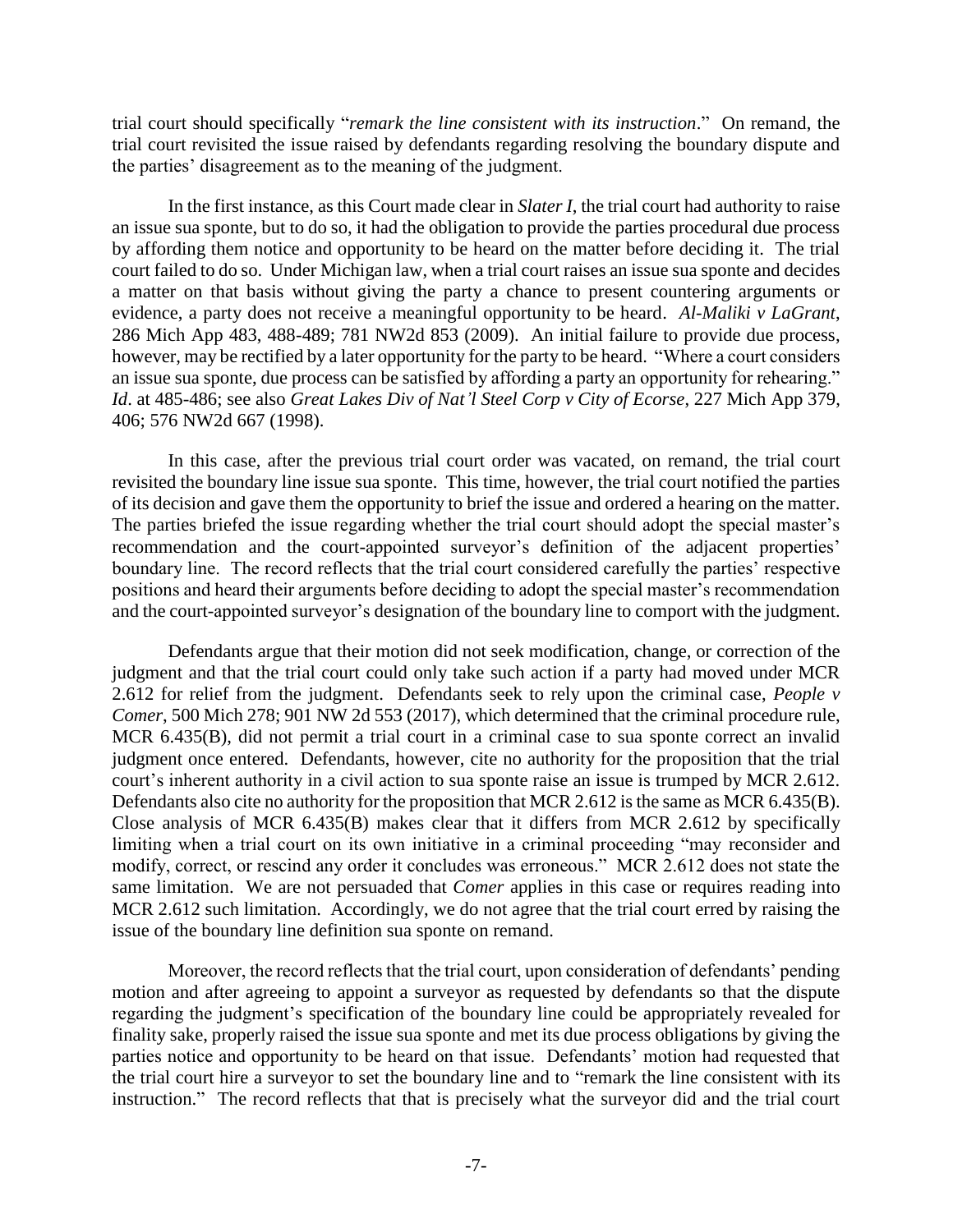analyzed the surveyor's line drawing in relation to its judgment. The special master provided incisive analysis and the trial court agreed that the boundary so defined comported with the trial court's judgment. The trial court's action both satisfied due process and defendants' motion's request for action.

#### B. LAW-OF-THE-CASE DOCTRINE

Defendants argue further that the trial court's action on remand violated the law-of-thecase doctrine because this Court ruled in the first appeal that the trial court substantively modified the judgment by changing the dimensions of the parties' properties by imposing a curved rather than straight boundary line. Defendants assert that the law-of-the-case doctrine applies in this case to prevent the trial court from reinstating the exact same curved line that this Court rejected in *Slater I*. Defendants request that we order the trial court to adopt the exact dimensions of the Plot Plan boundary line drawings without regard for the trial court's adoption of plaintiffs' proposed factual findings in its judgment, the landmarks depicted in the Plot Plan drawings in Plaintiffs' Exhibits 2 and 16, the Clines' and Richard's testimonies about where the boundary line lies, the trial court's explanation of its intent that the judgment "recognize that bushes and other landscaping existed along the boundary line, which represented the encroachment and the acquiescence by the parties," or the trial court's opinion that the special master's recommendation and proposed property legal descriptions comport with the judgment. In essence, defendants seek the imposition of the original plotted boundary line which would negate the trial court's decision that plaintiffs obtained title to a portion of defendants' property by acquiescence.

Under the law-of-the-case doctrine:

a ruling by an appellate court with regard to a particular issue binds the appellate court and all lower tribunals with respect to that issue. Thus, a question of law decided by an appellate court will not be decided differently on remand or in a subsequent appeal in the same case. [*Driver v Hanley*, 226 Mich App 558, 565; 575 NW2d 31 (1997) (citations omitted).]

The rationale for the doctrine includes:

the need for finality of judgments and the lack of jurisdiction of an appellate court to modify its judgments except on rehearing. Further, the law of the case doctrine applies without regard to the correctness of the prior determination, so that a conclusion that a prior appellate decision was erroneous is not sufficient in itself to justify ignoring the law of the case doctrine.

The law of the case doctrine is discretionary and expresses the practice of the courts generally; it is not a limit on their power. The doctrine will not be applied if the facts do not remain materially or substantially the same or if there has been a change in the law. [*Grace v Grace*, 253 Mich App 357, 363; 655 NW2d 595 (2002) (citations omitted).]

The "doctrine applies only to those questions determined by the appellate court's prior decision and to those questions that are necessary to the court's determination." *Marysville v Pate, Hirn & Bogue, Inc*, 196 Mich App 32, 34; 492 NW2d 481 (1992).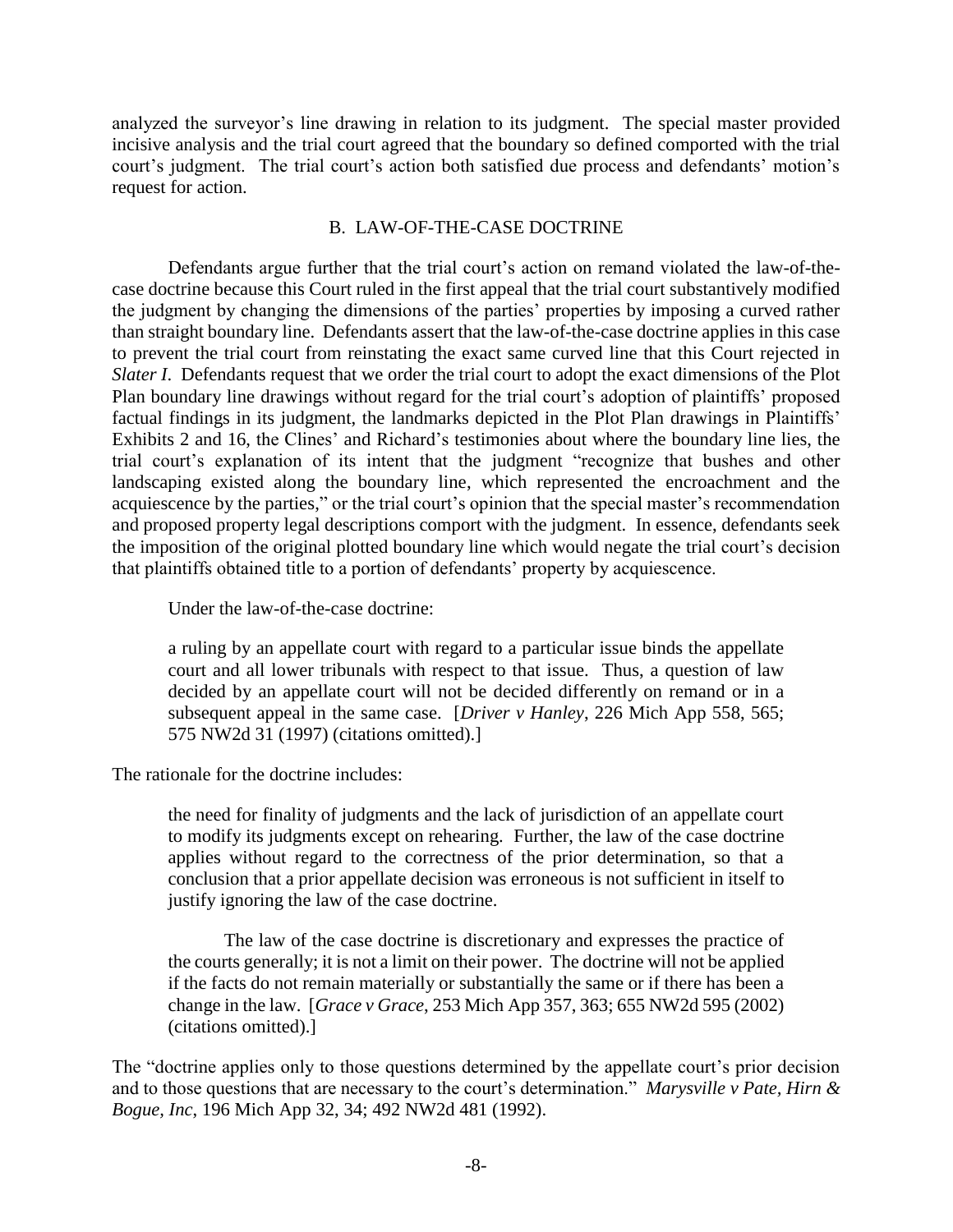This Court has found that the "material fact change" exception applied in a case when the fact change in question resulted from this Court's *mistake* rather than a change in the actual existing facts. This Court explained that its holding had been:

expressly limited to the facts of the case, and in reciting the facts, we incorrectly stated that plaintiff had "filed a complaint with the Michigan Department of Labor, Wage and Hour Division." On remand, the circuit court dismissed plaintiff's WPA claim because plaintiff's report was made to the USDL, a federal agency. Both parties agree that plaintiff's report was made to the federal agency rather than a state agency. Accordingly, because the key fact upon which the circuit court relied to dismiss plaintiff's [claim] was not among the facts apparently relied on by this Court, the law of the case doctrine was not applicable on remand and does not now bind this Court on the issue. [*Driver*, 226 Mich App at 565-566.]

As in the first appeal, we are again faced with the task of interpreting the trial court's judgment to discern where the court set the new boundary after ruling that plaintiffs prevailed on their acquiescence claim. We note that fundamental confusion about the boundary line existed between the parties giving rise to this dispute and that the trial court fashioned its judgment after a site visit and consideration of the witnesses' testimonies and the exhibits admitted during the trial. The judgment declared plaintiffs' acquisition of title to a portion of defendants' property by acquiescence but appears to set the boundary line between the properties according to the boundary depicted in the preconstruction Plot Plan drawings identified in the record and particularly in the judgment as Plaintiffs' Exhibits 2 and 16, despite the contradictory adoption of the facts as set forth by plaintiffs' proposed findings of fact which described the boundary of their property as encompassing the land on which they encroached with their landscaping. Understanding where the new boundary line fell is complicated by the fact that the judgment did not specify exactly where the Plot Plan boundary line exists and did not provide a legal description of the new boundary line's location. Further, the judgment did not specify how the relief sought by and granted to plaintiffs, i.e., the new boundary line, fell in relation to the location of various landmarks described on the Plot Plan drawings nor how the line related to existing landmarks in their final as-built locations.

The judgment's use of the "black line" from the Plot Plan drawings to establish the new property boundary suggests that the original lot boundary demarcation constituted the new dividing line. The judgment's adoption of plaintiffs' factual findings for the trial court's conclusion of law that plaintiffs acquired title by acquiescence to a portion of defendants' property conflicts with the court's prescription of a straight boundary line as set forth in Plaintiffs' Exhibits 2 and 16. Analysis of these two features of the judgment reveals that it is susceptible to two conflicting interpretations regarding the new boundary. Either the boundary consisted of the original line depicted in the Plot Plan drawings rendering the acquiescence ruling nugatory, or the boundary line changed the existing boundary by granting plaintiffs title to a portion of defendants' property. The parties' postjudgment ongoing dispute over the placement of the new boundary line arose because the judgment simultaneously granted plaintiffs relief while at the same time seemingly negating it.

In *Slater I*, this Court referred to the trial court's reference to the Plot Plan drawings straight line without discussing the trial court's adoption and incorporation of the more specific property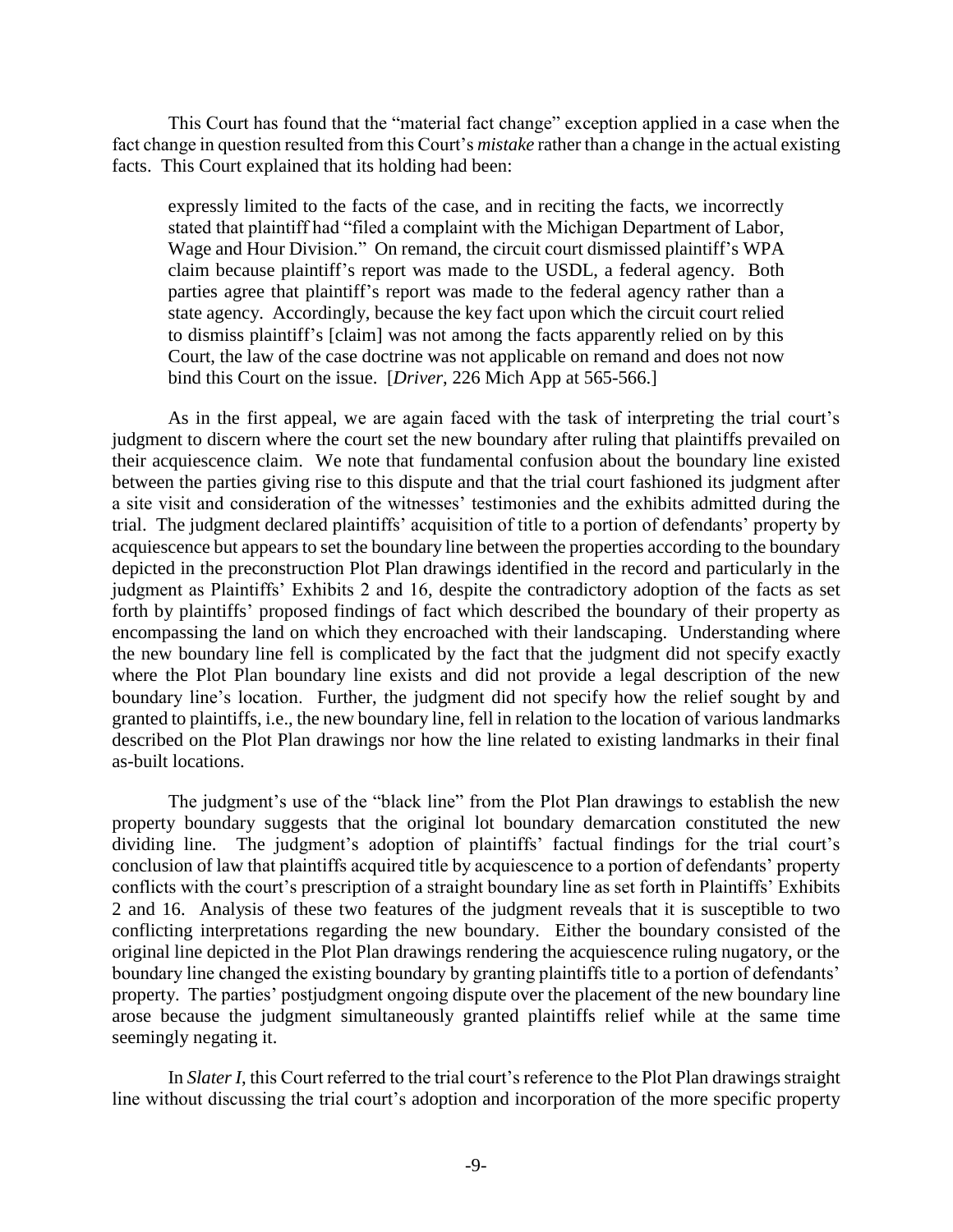line description given in plaintiffs' proposed findings of facts which the trial court adopted. This Court also did not acknowledge the fundamental inconsistency between the trial court's judgment for plaintiffs and the potential adoption of the Plot Plan drawings' boundary line. *Slater I* reveals that this Court did not have the special master's recommendation letter containing his explanation of the judgment's boundary demarcation, nor did this Court have a transcript of the status conference held after the parties and trial court received the special master's recommendation. See *Slater I*, unpub op at 2 n 1 & 2. Both items explained the factual predicate and reasoning behind adoption of the special master's recommended boundary line as defined in the April 24, 2017 judgment. In *Slater I*, this Court decided the previous appeal without the benefit of review of the special master's letter explaining how the boundary line defined by the court-appointed surveyor was consistent with the trial court's judgment as that judgment could only be read. This Court also did not review the transcript of the status conference during which the trial court explained its rationale for adopting the special master's boundary line and clarified that the specified line did not represent a modification of the April 24, 2017 judgment. Only after remand did it become clear that the parties agreed that the Plot Plan boundary line constituted the original legal boundary line. The trial court's order on remand further clarifies its actions. The meaning of a judgment may require clarification by a trial court if the language used is ambiguous. See *Beason v Beason*, 435 Mich 791, 806; 460 NW2d 207 (1990).

Additionally, we note, in *Slater I*, the Court addressed the order issued previously and the claims related to due process. After these discussions, the Court wrote:

A court may sua sponte consider an issue, but it must then give a party an opportunity for a rehearing. Accordingly, defendants were not given the opportunity for a rehearing. Overall, the court's actions deprived defendants of their right to procedural due process because the court's actions were fundamentally unfair.

In conclusion, the trial court's October 25, 2018 order is vacated and this matter is remanded for proceedings consistent with this opinion.

*Slater I* did not reverse and order reinstated a straight property line consistent with Exhibits 2 and 16; rather, it vacated and remanded as indicated above. We conclude that the law-of-the-case doctrine did not preclude the trial court from clarifying the ambiguous judgment once the parties were provided notice and an opportunity to be heard. On remand, the trial court did not err by defining the boundary line so that it did not remain unchanged as desired by defendants because doing so essentially would have converted the trial court's judgment for plaintiffs into a judgment for defendants. Had the trial court not clarified its judgment as part of its proceedings in relation to defendants' motion to enforce the judgment, and merely set the boundary line as the straight line depicted in the Plot Plan drawings, the result would have been unjust by negating the decision made by the trial court in favor of plaintiffs.

Accordingly, we do not agree with defendants' contention that the law-of-the-case doctrine precluded the trial court from clarifying its judgment's meaning when adjudicating defendants' pending motion, particularly where the parties continued postjudgment to dispute the judgment's placement of the new boundary line, and since defendants asked the trial court to hire a surveyor to set the boundary line and remark the line consistent with its instruction.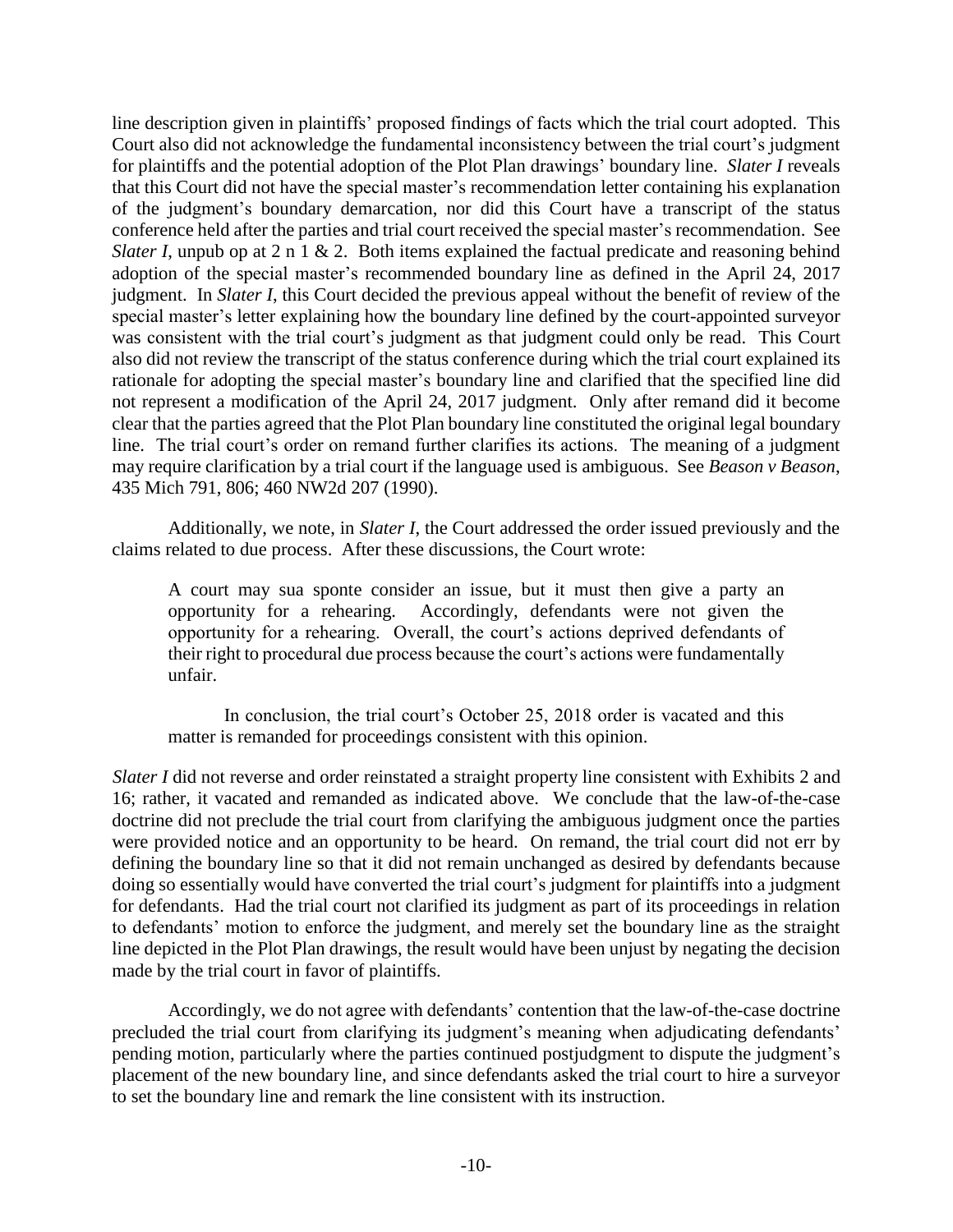#### C. INTERPRETATION OF THE JUDGMENT

As explained previously, the trial court entered an ambiguous judgment because its provisions were capable of conflicting interpretations. Amendment of the judgment might have been achieved under MCR 2.611(A)(2) or MCR 2.612(C)(1) if a timely motion had been made but such is not the case here. Nevertheless, "Circuit courts have jurisdiction and power to make any order proper to fully effectuate the circuit courts' jurisdiction and judgments." MCL 600.611. Interpreting this and other sections in the context of a trial court's contempt powers, this Court held: "A trial court has inherent and statutory authority to enforce its orders." *In re Moroun*, 295 Mich App 312, 331; 814 NW2d 319 (2012). This Court has held, in the context of a trial court's appointment of a receiver, "[a] court has the basic responsibility of enforcing its own orders and has considerable discretion in choosing the means to be employed." *Weathervane Window, Inc v White Lake Const Co*, 192 Mich App 316, 322; 480 NW2d 337 (1991). In this case, defendants sought the trial court's enforcement of the judgment because the parties lacked clarity as to the proper interpretation and effect of that judgment. The trial court had authority to enforce its judgment and cannot be said to have erred by clarifying that judgment's meaning or the trial court's intent regarding the establishment of the new boundary line.

In the context of divorce property rights decrees, our Supreme Court held:

[A] court of equity normally possesses inherent authority to enforce its own directives. This necessarly [sic] includes the exercise of some discretion in interpreting them; and where enforcement of a property settlement provision is sought in situations where the court in the original decree has directed that one of the parties perform specific acts, it is felt that the court necessarily reserves some latitude to construe the basic intent and purpose of the decree directive, and may enter an appropriate supplemental order accordingly, despite the fact that the precise language of the original decree may not have spelled out exactly what was later found necessary to be done to achieve those broad purposes. [*Greene v Greene*, 357 Mich 196, 202; 98 NW2d 519 (1959); see also *Walworth v Wimmer*, 200 Mich App 562, 564; 504 NW2d 708 (1993), citing *Greene*.]

Likewise in the divorce context, this Court has held that a trial court could "*interpret and clarify* the parties' agreement without considering MCR 2.612" "provided it does not *change* the parties' substantive rights as reflected in the parties' agreement." *Neville v Neville*, 295 Mich App 460, 469; 812 NW2d 816 (2012) (emphasis original).

Regarding how court orders are to be interpreted, in at least some cases, this Court has held "[c]ourts should interpret the terms in a judgment in the same manner as courts interpret contracts." *AFT v State*, 334 Mich App 215, 236; 964 NW2d 113 (2020) (interpreting orders of this Court and the Michigan Supreme Court that certain "funds be returned 'with interest' ").<sup>5</sup> This Court has

 $\overline{a}$ 

<sup>&</sup>lt;sup>5</sup> Many cases discussing interpretation of ambiguous court orders arise in the divorce judgment context in which judgment terms are often negotiated between the parties. *AFT*, 334 Mich App at